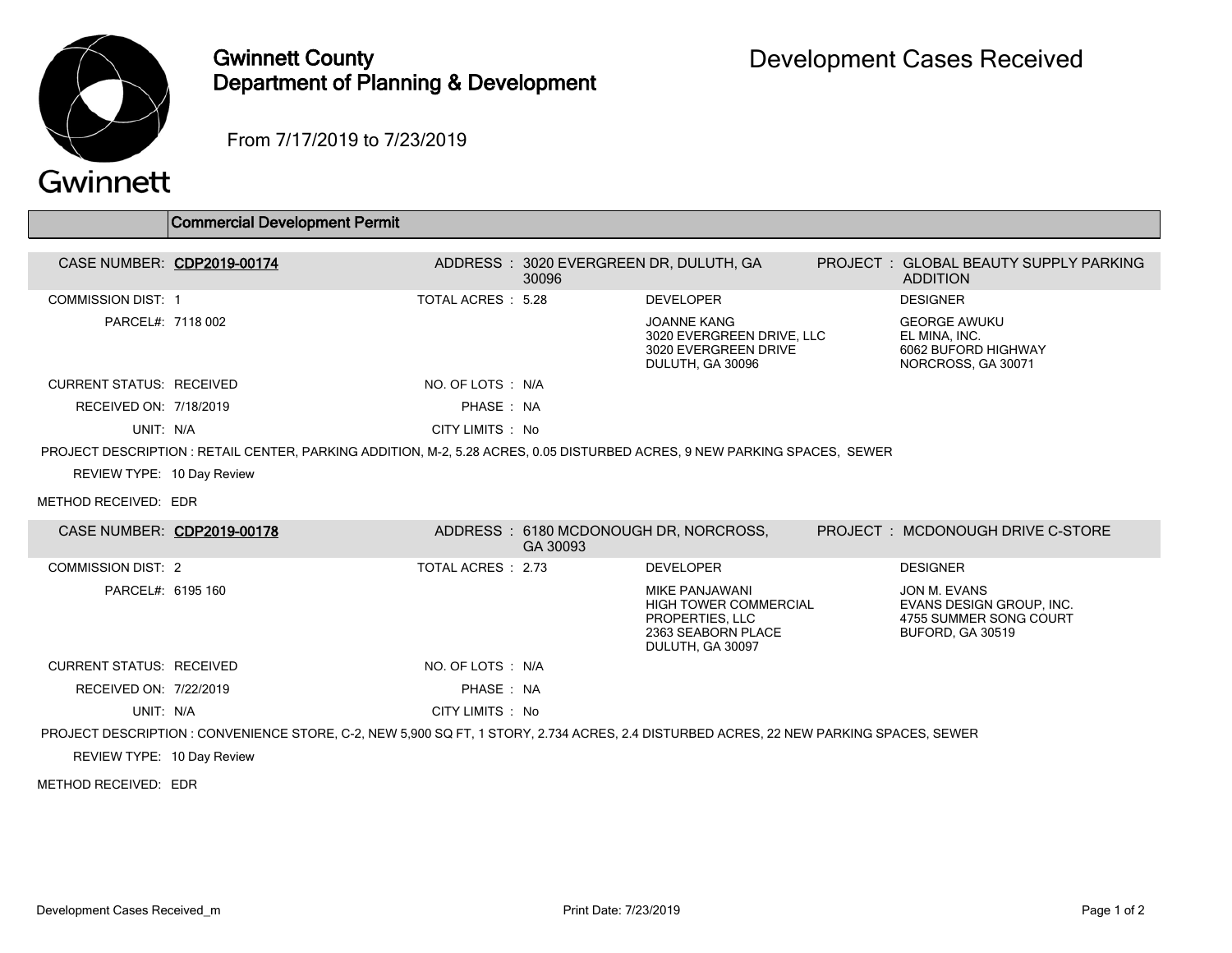|                                                                                                                                                    | CASE NUMBER: CDP2019-00179              |                   | ADDRESS: IVY CREEK RD (2600 BLOCK),<br><b>BUFORD, GA 30519</b> |                                                                                                                                             | PROJECT: ANDOVER |                                                                                                          |  |
|----------------------------------------------------------------------------------------------------------------------------------------------------|-----------------------------------------|-------------------|----------------------------------------------------------------|---------------------------------------------------------------------------------------------------------------------------------------------|------------------|----------------------------------------------------------------------------------------------------------|--|
| <b>COMMISSION DIST: 4</b>                                                                                                                          |                                         | TOTAL ACRES: 6.72 |                                                                | <b>DEVELOPER</b>                                                                                                                            |                  | <b>DESIGNER</b>                                                                                          |  |
| PARCEL#: 7142 023                                                                                                                                  |                                         |                   |                                                                | <b>CORBITT WOODS</b><br><b>CLAYTON PROPERTIES GROUP DBA</b><br>CHAFIN BUILDERS, INC.<br>5230 BELLEWOOD COURT<br>SUITE A<br>BUFORD, GA 30518 |                  | <b>BYRON ARCENEAUX</b><br>PRIMUS ENGINEERING, INC.<br>3010 HAMILTON MILL ROAD<br><b>BUFORD, GA 30519</b> |  |
| <b>CURRENT STATUS: RECEIVED</b>                                                                                                                    |                                         | NO. OF LOTS : N/A |                                                                |                                                                                                                                             |                  |                                                                                                          |  |
| RECEIVED ON: 7/23/2019                                                                                                                             |                                         | PHASE: NA         |                                                                |                                                                                                                                             |                  |                                                                                                          |  |
| UNIT: N/A                                                                                                                                          |                                         | CITY LIMITS : No  |                                                                |                                                                                                                                             |                  |                                                                                                          |  |
| PROJECT DESCRIPTION: AMENITY AREA, TND PER RZR2018-00036, NEW 2,200 SQ FT, 1 STORY, 6.91 ACRES, 2.72 DISTURBED ACRES, 35 NEW PARKING SPACES, SEWER |                                         |                   |                                                                |                                                                                                                                             |                  |                                                                                                          |  |
| REVIEW TYPE: 10 Day Review                                                                                                                         |                                         |                   |                                                                |                                                                                                                                             |                  |                                                                                                          |  |
| METHOD RECEIVED: EDR                                                                                                                               |                                         |                   |                                                                |                                                                                                                                             |                  |                                                                                                          |  |
| TOTAL FOR : I                                                                                                                                      | <b>Commercial Development</b><br>Permit | NO. OF CASES: 3   |                                                                | NO. OF LOTS: 0                                                                                                                              |                  | <b>TOTAL ACRES: 14.73</b>                                                                                |  |
|                                                                                                                                                    |                                         |                   |                                                                |                                                                                                                                             |                  |                                                                                                          |  |
| <b>GRAND TOTALS</b>                                                                                                                                |                                         | NO. OF CASES: 3   |                                                                | NO. OF LOTS: 0                                                                                                                              |                  | TOTAL ACRES: 14.73                                                                                       |  |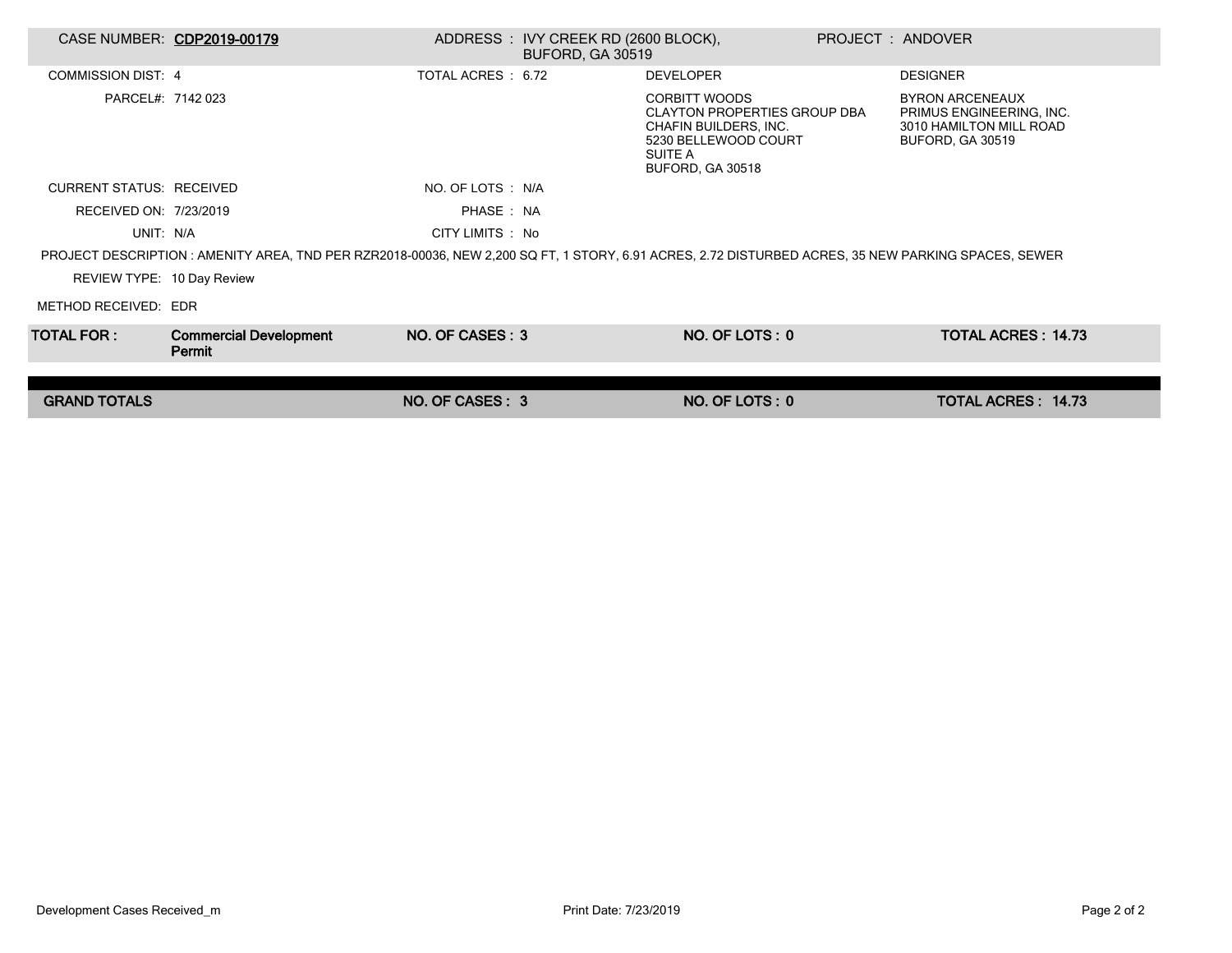

## Gwinnett County Department of Planning & Development

From 7/17/2019 to 7/23/2019

|                                                         | <b>Commercial Development Permit</b>                                                                              |                    |          |                                                                                     |                                                                                                                                                                   |
|---------------------------------------------------------|-------------------------------------------------------------------------------------------------------------------|--------------------|----------|-------------------------------------------------------------------------------------|-------------------------------------------------------------------------------------------------------------------------------------------------------------------|
|                                                         | CASE NUMBER: CDP2019-00175                                                                                        |                    |          | ADDRESS: 2764 MAIN ST, SNELLVILLE, GA 30078                                         | PROJECT : GCJT1 LLC                                                                                                                                               |
| <b>COMMISSION DIST: 3</b>                               |                                                                                                                   | TOTAL ACRES : 1.41 |          | <b>DEVELOPER</b>                                                                    | <b>DESIGNER</b>                                                                                                                                                   |
| PARCEL#: 5007 001                                       |                                                                                                                   |                    |          | <b>ARUN SAPALE</b><br><b>GCJT1 LLC</b><br>5330 NORTHWATER WAY<br>DULUTH, GA 30097   | <b>BOBBY BULLARD</b><br><b>BULLARD LAND PLANNING</b><br>3790 CANNONWOLDE DR.<br>SNELLVILLE, GA 30039                                                              |
| <b>CURRENT STATUS: RECEIVED</b>                         |                                                                                                                   | NO. OF LOTS : N/A  |          |                                                                                     |                                                                                                                                                                   |
| RECEIVED ON: 7/19/2019                                  |                                                                                                                   | PHASE: NA          |          |                                                                                     |                                                                                                                                                                   |
| UNIT: N/A                                               |                                                                                                                   | CITY LIMITS : Yes  |          |                                                                                     |                                                                                                                                                                   |
| NEW PARKING SPACES, SEWER<br>REVIEW TYPE: 10 Day Review |                                                                                                                   |                    |          |                                                                                     | PROJECT DESCRIPTION : CITY OF SNELLVILLE, GCJT1 LLC, SITE IMPROVEMENTS AND BUILDING ADDITION, BG, NEW 6,676 SQ FT, 3 STORY, 1.411 ACRES, 0.96 DISTURBED ACRES, 27 |
| METHOD RECEIVED: EDR                                    |                                                                                                                   |                    |          |                                                                                     |                                                                                                                                                                   |
| <b>TOTAL FOR:</b>                                       | <b>Commercial Development</b><br>Permit                                                                           | NO. OF CASES: 1    |          | NO. OF LOTS: 0                                                                      | <b>TOTAL ACRES: 1.41</b>                                                                                                                                          |
|                                                         | <b>Final Plat</b>                                                                                                 |                    |          |                                                                                     |                                                                                                                                                                   |
|                                                         | CASE NUMBER: FPL2019-00044                                                                                        |                    | GA 30024 | ADDRESS: WHITE ST (800 BLOCK), SUWANEE,                                             | PROJECT: HARVEST PARK PHASE 1C                                                                                                                                    |
| <b>COMMISSION DIST: 1</b>                               |                                                                                                                   | TOTAL ACRES : 5.73 |          | <b>DEVELOPER</b>                                                                    | <b>DESIGNER</b>                                                                                                                                                   |
| PARCEL#: 7210 097                                       |                                                                                                                   |                    |          | <b>BILL SCHMIDT</b>                                                                 | MIKE MADDOX                                                                                                                                                       |
|                                                         |                                                                                                                   |                    |          | WHITE STREET VILLAGE, LLC<br>2635 CENTURY PARKWAY<br>SUITE 150<br>ATLANTA, GA 30345 | TRAVIS PRIUITT & ASSOCIATES, INC.<br>4317 PARK DRIVE<br>SUITE 400<br>NORCROSS, GA 30093                                                                           |
| <b>CURRENT STATUS: RECEIVED</b>                         |                                                                                                                   | NO. OF LOTS: 54    |          |                                                                                     |                                                                                                                                                                   |
| RECEIVED ON: 7/18/2019                                  |                                                                                                                   | PHASE: 1C          |          |                                                                                     |                                                                                                                                                                   |
| UNIT: N/A                                               |                                                                                                                   | CITY LIMITS : Yes  |          |                                                                                     |                                                                                                                                                                   |
|                                                         | PROJECT DESCRIPTION : CITY OF SUWANEE, HARVEST PARK PHASE 1C, PMUD PER REZ2017-00006, 54 LOTS, 5.733 ACRES, SEWER |                    |          |                                                                                     |                                                                                                                                                                   |
| REVIEW TYPE: 10 Day Review                              |                                                                                                                   |                    |          |                                                                                     |                                                                                                                                                                   |